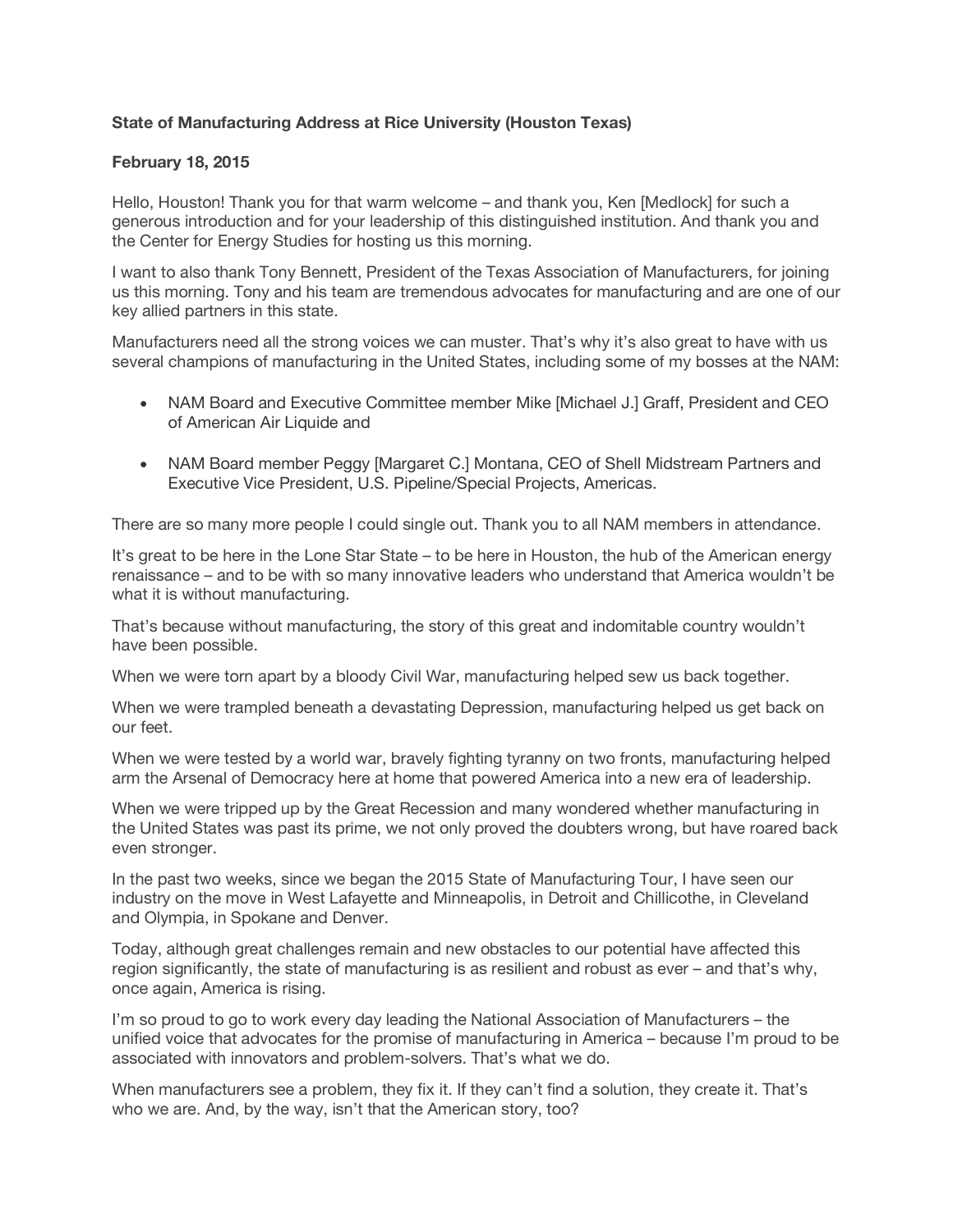Manufacturing in the United States has succeeded because our industry and our solutions are grounded on four fundamental values – values that also happen to be the foundational and unifying principles of the exceptional country we love.

The first of these is free enterprise: market forces that drive innovation and growth better than any other system ever conceived.

The second is competitiveness: our ability to invest and expand markets and succeed in the global economy.

The third is individual liberty: the creativity and entrepreneurship unleashed by protecting, defending and advancing the basic freedoms enshrined in our Constitution and Bill of Rights.

And the fourth is equal opportunity: our shared belief that every one of us, if given the chance, has the potential to prove we can contribute to the success of our companies, our communities, and our country.

These values unite all of us, even at a time when our country seems more divided than ever. And they can help move manufacturing to new heights.

Manufacturers in the United States hold fast to these principles because we're Americans with a deep sense of responsibility. We lead by example.

Don't get me wrong – this sense of duty we feel isn't grounded in patriotism alone. It's also about getting things done. This is very much about economics.

Look at manufacturing's direct impact on the economy. We are creating more jobs, making more products, and making them better than ever before. Every year, manufacturing contributes more than \$2 trillion to the American economy – one of every eight dollars in that economy.

The more than 870,000 Texans who are building cars and producing chemicals, paper and petroleum Americans use every day – you are responsible for this state's \$233 billion manufacturing output. That's 15 percent of Texas' total output. And you've added 1.58 million workers since the recession – the most nonfarm payroll growth in the nation.

Yet we can't underestimate manufacturing's *indirect* influence, too: Manufacturing has the biggest multiplier effect of any industry. Every manufacturing dollar in America adds one dollar and thirtyseven cents to the economy – nothing else comes close. What a great return on investment that is.

Manufacturing improves people's lives not just through the products we make, but through the economy we strengthen. You simply can't have a strong service sector, financial sector or education system without thriving manufacturing.

So you can see why manufacturing has a disproportionate responsibility to keep our economy humming.

But there's another side to this coin – and that's what I want us all to think about and speak up about and advocate for. All of this good news also means that manufacturing faces a disproportionate share of the burden of government regulations. That doesn't just matter to CEOs and workers – it matters to every single American consumer, family, and job-seeker.

We all suffer when our policies don't match our principles.

Now, the price of oil and natural gas– I don't need to tell anyone in this room the effect this is having, and can have, on manufacturers. For some, there's opportunity, particularly for consumer items. For others, many here, the uncertainty and the risk to investment are significant.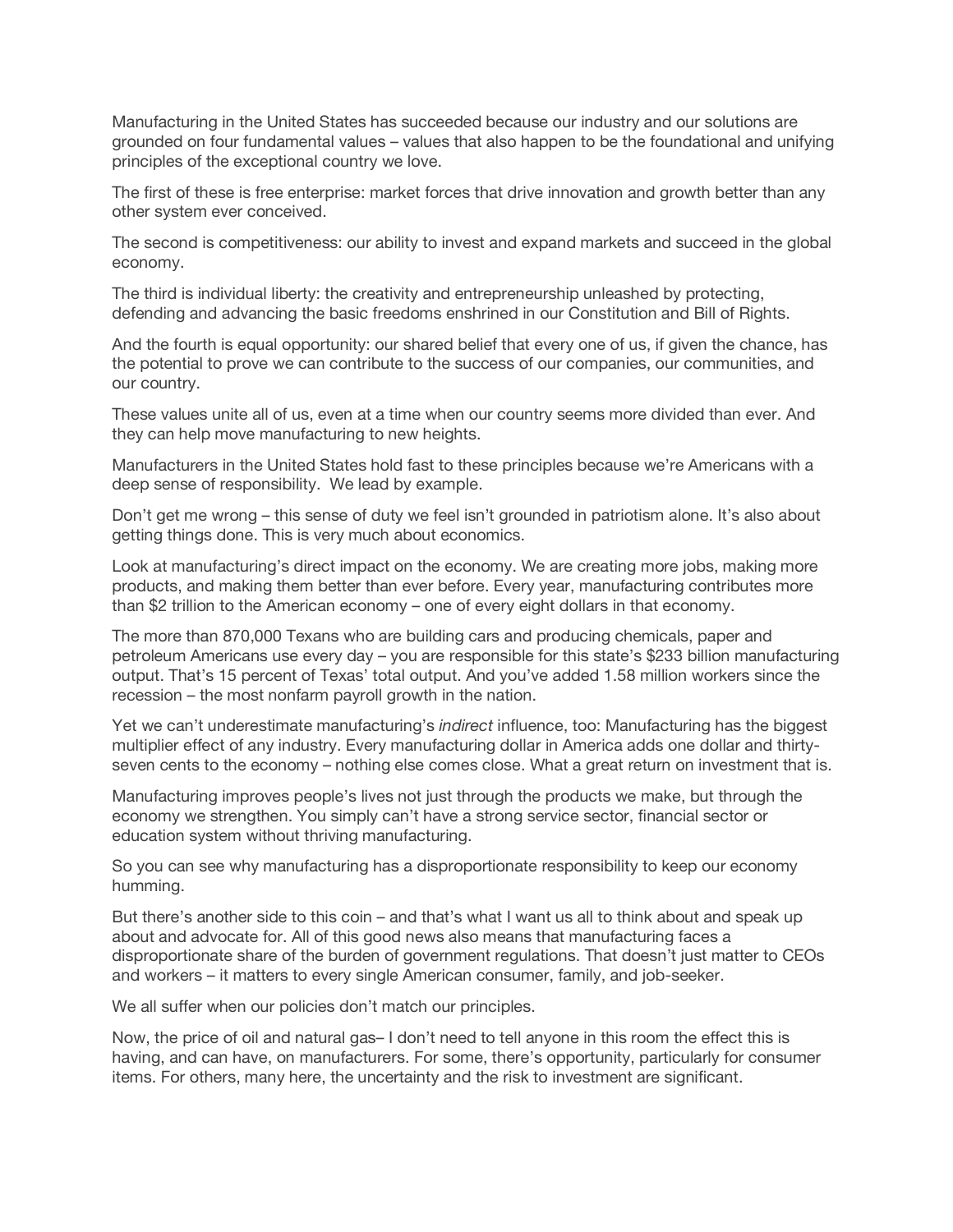But one thing is certain. The last thing we need is keeping a status quo in effect that otherwise slows us down. So let's get rid of the obstacles that make our country less competitive than we can be – and make our businesses less able to overcome the challenges of this day. Let's get the job done, starting with achieving a sane regulatory environment.

Nothing is more important than the health and safety of our workers and consumers. No question about it. But to the extent that we need regulations, they need to be fair and transparent—not controlled by special interest groups. Today's system is unnecessarily complex and inefficient. It costs small manufacturers nearly \$35,000 per employee per year. And as you know, every dollar that goes to compliance is one that doesn't go into a worker's paycheck—and comes out of a consumer's pocket.

So we have to streamline and simplify the system. We have to increase accountability. And we must insist on better analysis of the benefits and costs when they're necessary. Because every regulation, well-meaning or not, increases the cost of doing business.

For starters, just look at the Administration's regulatory agenda. So many of this Administration's regulations, and most recently its regulations on greenhouse gases, would limit fuel choice, increase energy prices, and make power less reliable.

It doesn't have to be this way. The Obama Administration has chosen ideology over balanced regulations and U.S. competitiveness. Instead of recognizing that other nations will continue to produce greenhouse gases at far greater rates than the United States, it is unilaterally sending more production to these countries. In short, the United States will sacrifice its economy and harm manufacturing in America.

This makes the Environmental Protection Agency more than an agency charged with ensuring clean air and water. It makes it the regulator of the entire U.S. economy.

And the consequences of its new ozone standard – potentially the most expensive regulation in U.S. history – will be no less severe. In Texas, this proposed regulation will cost billions of dollars and thousands of jobs, while jeopardizing advances already under way. What am I talking about? According to the Greater Houston Partnership, over the past decade, at the same time that Texas has experienced population growth and a booming economy, the decline in Texas cities' ozone levels have been double the national average: 24 percent to 12 percent. And Houston ozone levels have decreased 18 percent over that same time frame.

You've spent a whole lot of time and money to make sure Houston meets these aggressive federal standards while continuing to thrive. And now, just as that goal comes into reach, the Administration is changing the rules and putting you back in the penalty box.

Nationwide, this standard could shut down manufacturing facilities and force manufacturers to scrap expansion plans – all of which harm growth.

Livelihoods and groundbreaking innovations by businesses to meet the next generation of energy and environmental challenges are at risk. We cannot afford an unworkable and unwise ozone standard.

The NAM represents over 14,000 manufacturers, from multinational corporations to family businesses all along Main streets. Those family businesses ask me all the time: how can we make the government understand that their regulations hurt small businesses more than anyone?

These regulations exacerbate volatilities in the market and erect barriers to seizing a historic opportunity on energy, that could power our economy and secure global leadership for generations to come. America has an unprecedented and incredible global advantage in reliable and affordable energy, and it's driving manufacturing's resurgence.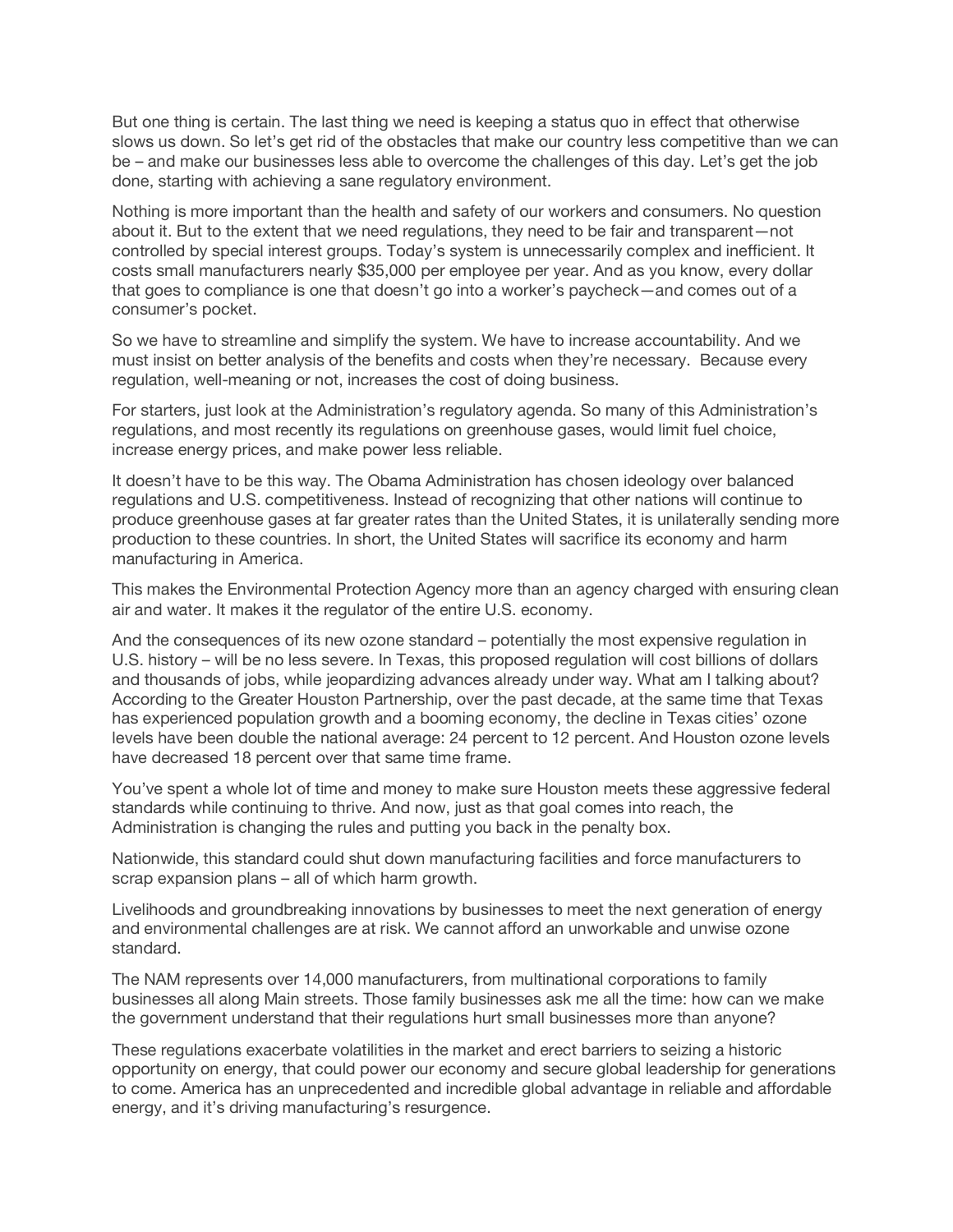If we're going to keep building on our strength, and creating jobs with the potential that energy exports represent, an "all-of-the-above" energy approach that taps every resource we're blessed with here at home is the only realistic choice. We can make the United States energy secure and North America energy independent. Manufacturers use one-third of the energy produced in America, so this is one of those problems we have a strong interest in solving.

For manufacturers, natural gas is a critical component of an "all-of-the-above" energy strategy.

The nation's natural gas boom has sparked our renewed industry. The revolution in unconventional oil and natural gas has supported 2.1 million jobs and contributed more than a quarter of a billion dollars to America's economy. In 10 years, researchers predict those numbers to grow to 3.9 million jobs and more than half a billion dollars in GDP.

Manufacturers will benefit too: experts say that by 2040, the shale gas boom could create 1.4 million new manufacturing jobs in the United States and the lower energy and feedstock costs will save manufacturers \$34 billion every year.

There are hundreds of new projects coming online, backed by more than \$100 billion in capital investment, much of it geared toward export markets. These are the primary building blocks for a wide range of manufacturing sectors like fertilizer, plastics, rubber, building and construction, paint and coatings, automotive, and electronics.

And just as an abundant domestic supply of natural gas provides opportunities for manufacturers to increase their competitiveness, construction and operation of major natural gas-related infrastructure – pipelines and liquefied natural gas (LNG) export terminals – provide major opportunities for manufacturers up and down the supply chain. Manufacturers here in Texas are already taking part in the supply chain to support facilities under construction. Many other manufacturers across the country have made investments in their own businesses to position themselves to participate in these projects.

One of these manufacturers is Chart Industries, an NAM member. Chart is based in my home state of Ohio, and has facilities here in Texas and several other states. It plays a vital role in the LNG supply chain, and approving pending LNG export terminals would help it create a lot more jobs in your state and mine.

The United States has the opportunity to secure our global energy leadership – we just need to act. To streamline the permitting process, to expedite the review process and to ensure that we are moving forward, not stalling, on the next generation of energy opportunity.

Getting the job-creating Keystone XL pipeline built is another great opportunity to seize. There are no more excuses.

Altogether, the combination of oil, natural gas, coal, wind, solar, nuclear, and other sources will mean more jobs, lower utility bills, and more growth across the board.

Manufacturers are doing our part. We're making our products and the places where they're made more energy efficient. We're leading the way on recycling and reducing waste.. And we'll continue developing sustainable solutions that power our economy and create jobs here at home.

But we can't do it alone. Americans need an energy policy around which manufacturers can plan one that incentivizes, not inhibits, innovation.

Then, of course, there are taxes. America leads the world in a lot of ways – ways we're all proud of. But the highest corporate tax rate on Earth? That's not a distinction to brag about. It's a problem to fix.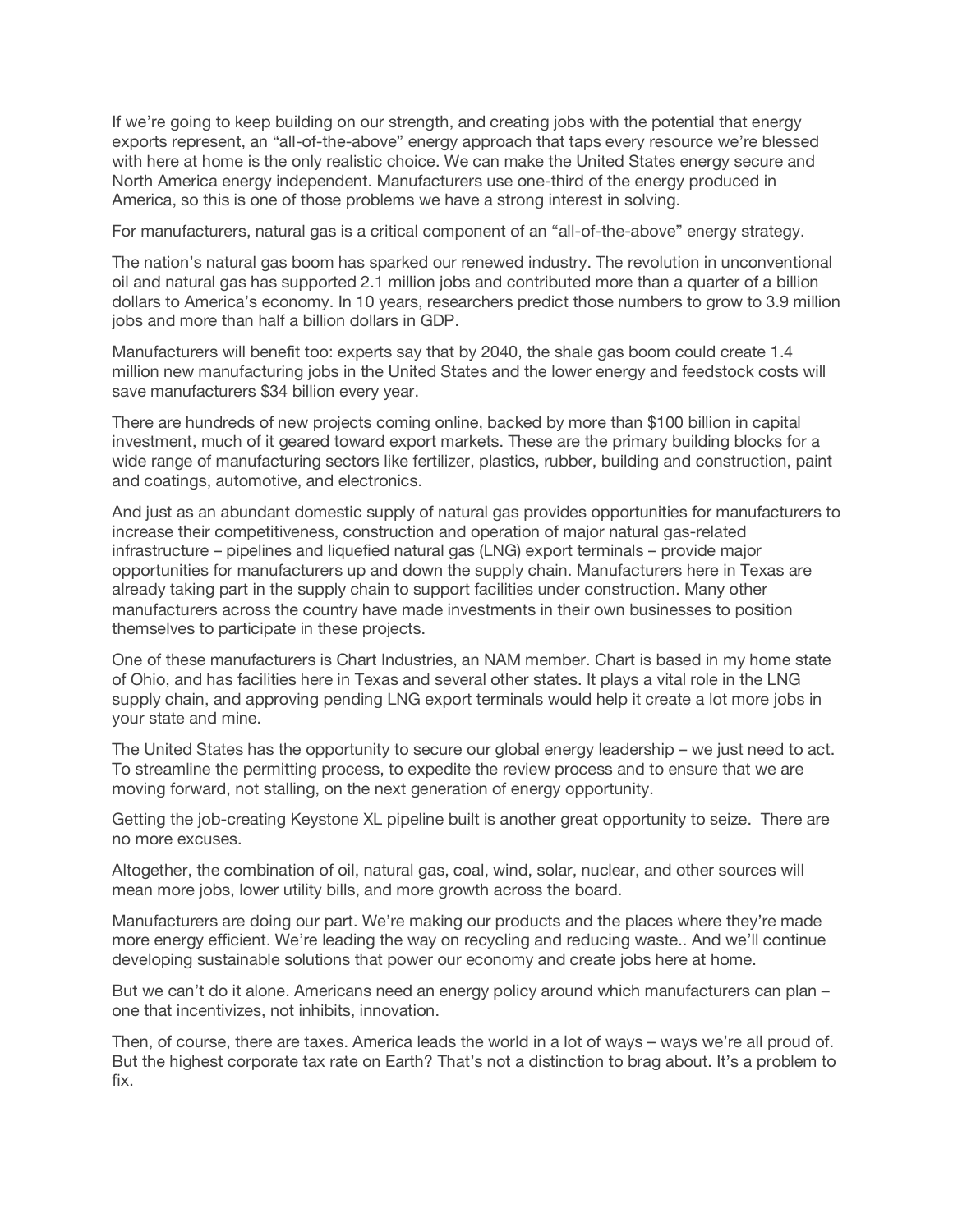We can start meaningful and long-overdue reform by making the research and development tax credit permanent. And we can continue by implementing a pro-growth tax plan with lower tax rates for the manufacturers of all sizes who lead our economy—and that includes the two-thirds of manufacturers who are taxed at the individual rate. The NAM's economists have found this plan would add a full percentage point to our GDP every year. That means more investment, more innovation, more jobs, more money in the paychecks of more middle-class working families.

Another choice our leaders need to make is about trade. Here's why: it doesn't matter what our manufacturers make if we can't sell it domestically – and internationally. That's one of the reasons the NAM was founded 120 years ago. And today, with 95 percent of the world's customers living outside of the United States, we need to be where they're buying.

Exports support more than one million jobs in Texas – more than any other state in the union. Texans trade with customers in more than 220 international markets. And more than 93 percent of your exporters are small- and medium-sized businesses, so a smart trade policy is the difference between growing those businesses and shutting their doors.

Time is of the essence. So an aggressive trade agenda – including passing Trade Promotion Authority – would give us greater access to the foreign markets we need. Here's a fact opponents of TPA don't like to repeat: trade supports millions of good-paying jobs here at home. And jobs linked to manufactured goods exports pay, on average, 18 percent more than other jobs. So what are we waiting for?

And when trade is the focus, a long-term reauthorization of the Export-Import Bank is a necessary step, as well. Here in Texas, the Ex-Im Bank supports \$24 million in export sales; over 1,500 companies, including nearly 900 small companies; and about 153,000 jobs. The choice for Congress is simple – for keeping jobs in the United States or sending manufacturing jobs overseas.

Of course, bringing goods to market isn't a challenge only overseas. The slowdown at our West Coast ports, while perhaps benefiting the Port of Houston, is decimating manufactures and retailers all across the country. We're talking about more than beads held up off the coast of California for Mardi Gras – we're taking about critical parts, products, and supplies delayed that affect manufacturing processes – and jobs.

The challenge of managing inventory is forcing manufacturers to limit or cut overtime and many businesses are keeping workers at home. That means millions of dollars in lost wages. It means families don't know how much the next paycheck will be—or even if the next check will come.

A 10-day shutdown at the West Coast ports could cost our country \$2.1 billion a day. That's why, for months, the NAM has called on stepped up involvement by this Administration. And on this tour, at every stop, I have been calling for the Administration to get off the sidelines. I'm pleased the President has responded to our call, and is finally stepping in, by sending the Secretary of Labor to try to break the deadlock in negotiations. But the slowdowns need to end now. This is about more than contract terms. This is about what's right and what's necessary to keep global commerce moving.

Beyond this challenge, too many of our ports, roadways, railways and runways are getting worse by the year and are in desperate need of repair. Just take a drive through most parts of America, on roads and bridges that were built for a bygone era.

The needs of business – both here at home and as we compete in the global economy – demand that the government invest in improving our aging infrastructure.

There are also a number of other ways to be as competitive as we need to be. Our health care system needs to reduce costs, increase options, and help employers and employees make